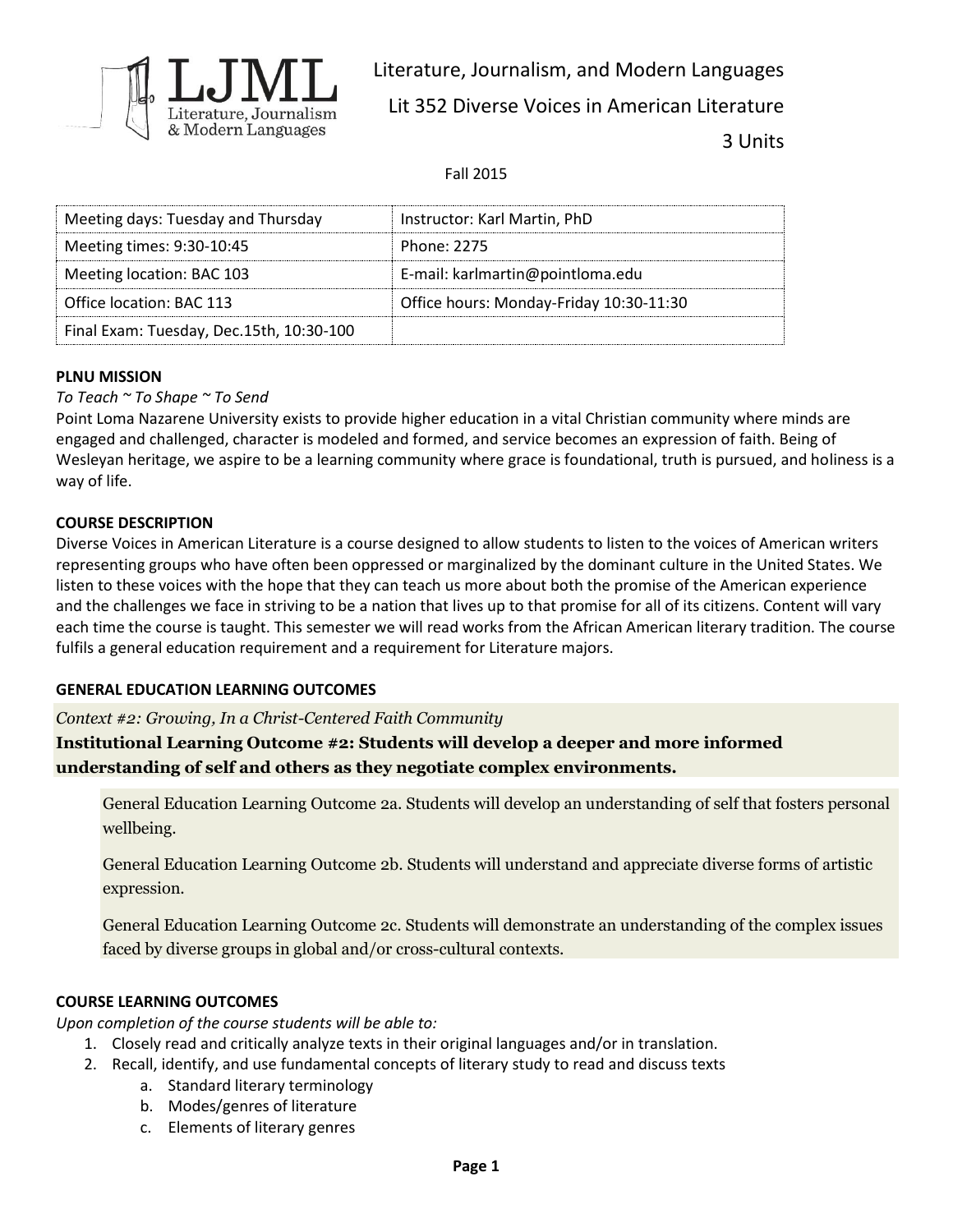- d. Literary periods (dates, writers, characteristics, and important developments)
- e. Contemporary critical approaches
- f. Extra-literary research
- 3. Analyze the social, cultural, ethnic, gendered, and/or historical contexts of the works and their authors, and connect the texts with their own lives.

## **COURSE CREDIT HOUR INFORMATION**

In the interest of providing sufficient time to accomplish the stated Course Learning Outcomes, this class meets the PLNU credit hour policy for a 3 unit class delivered over 15 weeks. Specific details about how the class meets the credit hour requirement can be provided upon request.

# **TEXTS**

Charles Chesnutt, *The Marrow of Tradition* Frederick Douglass, *Narrative of the Life of Frederick Douglass, An American Slave* Ralph Ellison, *Invisible Man* Langston Hughes, *Selected Poems* James Weldon Johnson, *The Autobiography of an Ex-Colored Man* Toni Morrison, *Jazz* Gloria Naylor, *The Women of Brewster Place* Ishmael Reed, *Mumbo Jumbo*

## **COURSE REQUIRMENTS**

- *Reading*: Dates for the readings are clearly indicated on the schedule. Read daily if possible and complete all reading prior to the class session when the text will be discussed.
- *Discussion*: The success of the course will be directly related to the quality of daily discussions. Each of you must feel comfortable contributing to discussions. And each of you should bring any questions you have about the reading to our attention during the course of our discussions.
- *Writing*: Each student will complete a mid-term exam, a final exam, and a 4-6 page research essay written outside of class. Students cannot pass the course without completing all of these major assignments. Late essays will receive a ten percent daily deduction and will not be accepted when the value would be zero.
- *Creative or Scholarly Project:* In groups of three or four, students will complete a creative or scholarly project related to one of the assigned texts and present their work in class. Class presentation will be between seven and ten minutes in length. A group grade will be given for the project. Each student in the group will complete a onepage summary of the project and her or his role in its preparation.
- *Attendance*: Because your participation is essential, your attendance is mandatory. More than four absences for any reason will result in your final grade being lowered. Students who miss more than nine class sessions will be deenrolled.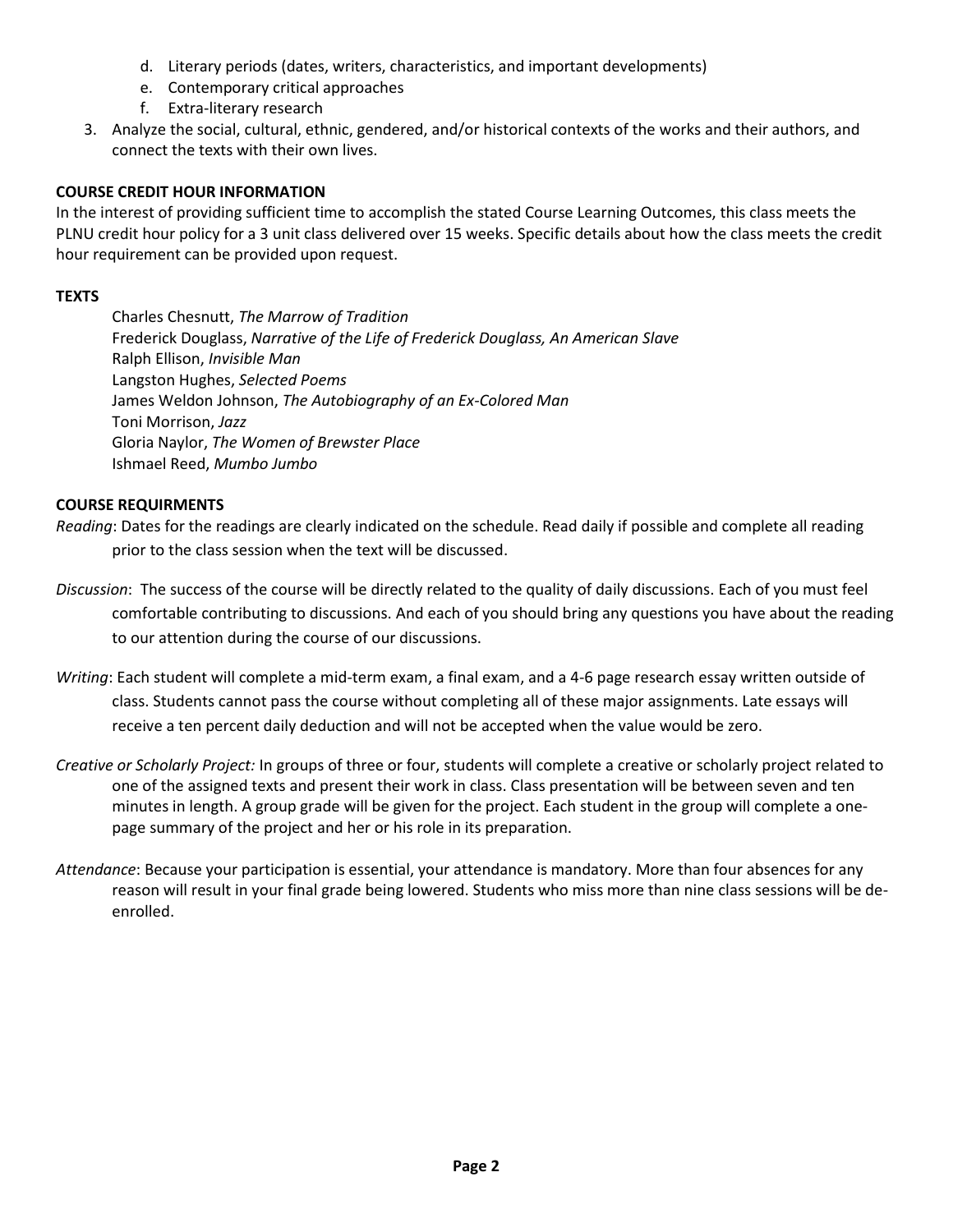#### **ASSESSMENT AND GRADING**

| Your final grade will be determined as follows:                                                                                                                                                                                                                                                                                                                                                                                                                                      |            |  |
|--------------------------------------------------------------------------------------------------------------------------------------------------------------------------------------------------------------------------------------------------------------------------------------------------------------------------------------------------------------------------------------------------------------------------------------------------------------------------------------|------------|--|
| Mid-Term Fxam                                                                                                                                                                                                                                                                                                                                                                                                                                                                        | 250 Points |  |
| Final Exam                                                                                                                                                                                                                                                                                                                                                                                                                                                                           | 300 Points |  |
| Response Essay                                                                                                                                                                                                                                                                                                                                                                                                                                                                       | 250 Points |  |
| Group Presentation 150 Points                                                                                                                                                                                                                                                                                                                                                                                                                                                        |            |  |
| Participation                                                                                                                                                                                                                                                                                                                                                                                                                                                                        | 50 Points  |  |
| Your work will not be graded on a curve. A traditional scale will be used. Those who earn<br>more than 90% of the possible points earn an A, those who earn between 80-89% of the<br>points earn a B, and so on.<br>A indicates exceptional work (roughly 20% of students normally achieve this level)<br>B indicates superior work (roughly 30% of students normally achieve this level)<br>C indicates average work<br>D indicates passing work<br>F indicates unsatisfactory work |            |  |

#### **ATTENDANCE AND PARTICIPATION**

Regular and punctual attendance at all classes is considered essential to optimum academic achievement. If the student is absent from more than 10 percent of class meetings, the faculty member has the option of filing a written report which may result in de-enrollment. If the absences exceed 20 percent, the student may be de-enrolled without notice. If the date of de-enrollment is past the last date to withdraw from a class, the student will be assigned a grade of W or WF consistent with university policy in the grading section of the catalog. See Academic Policies in the undergraduate academic catalog.

#### **ACADEMIC HONESTY**

Students should demonstrate academic honesty by doing original work and by giving appropriate credit to the ideas of others. As explained in the university catalog, academic dishonesty is the act of presenting information, ideas, and/or concepts as one's own when in reality they are the results of another person's creativity and effort. Violations of university academic honesty include cheating, plagiarism, falsification, aiding the academic dishonesty of others, or malicious misuse of university resources. A faculty member who believes a situation involving academic dishonesty has been detected may assign a failing grade for a) that particular assignment or examination, and/or b) the course following the procedure in the university catalog. Students may appeal also using the procedure in the university catalog. See Academic Policies for further information.

#### **ACADEMIC ACCOMMODATIONS**

While all students are expected to meet the minimum academic standards for completion of this course as established by the instructor, students with disabilities may request academic accommodations. At Point Loma Nazarene University, students must request that academic accommodations by filing documentation with the Disability Resource Center (DRC), located in the Bond Academic Center. Once the student files documentation, the Disability Resource Center will contact the student's instructors and provide written recommendations for reasonable and appropriate accommodations to meet the individual needs of the student. See Academic Policies in the undergraduate academic catalog.

#### **FERPA POLICY**

In compliance with federal law, neither PLNU student ID nor social security number should be used in publicly posted grades or returned sets of assignments without student written permission. This class will meet the federal requirements by. Also in compliance with FERPA, you will be the only person given information about your progress in this class unless you have designated others to receive it in the "Information Release" section of the student portal. See Policy Statements in the undergraduate academic catalog.